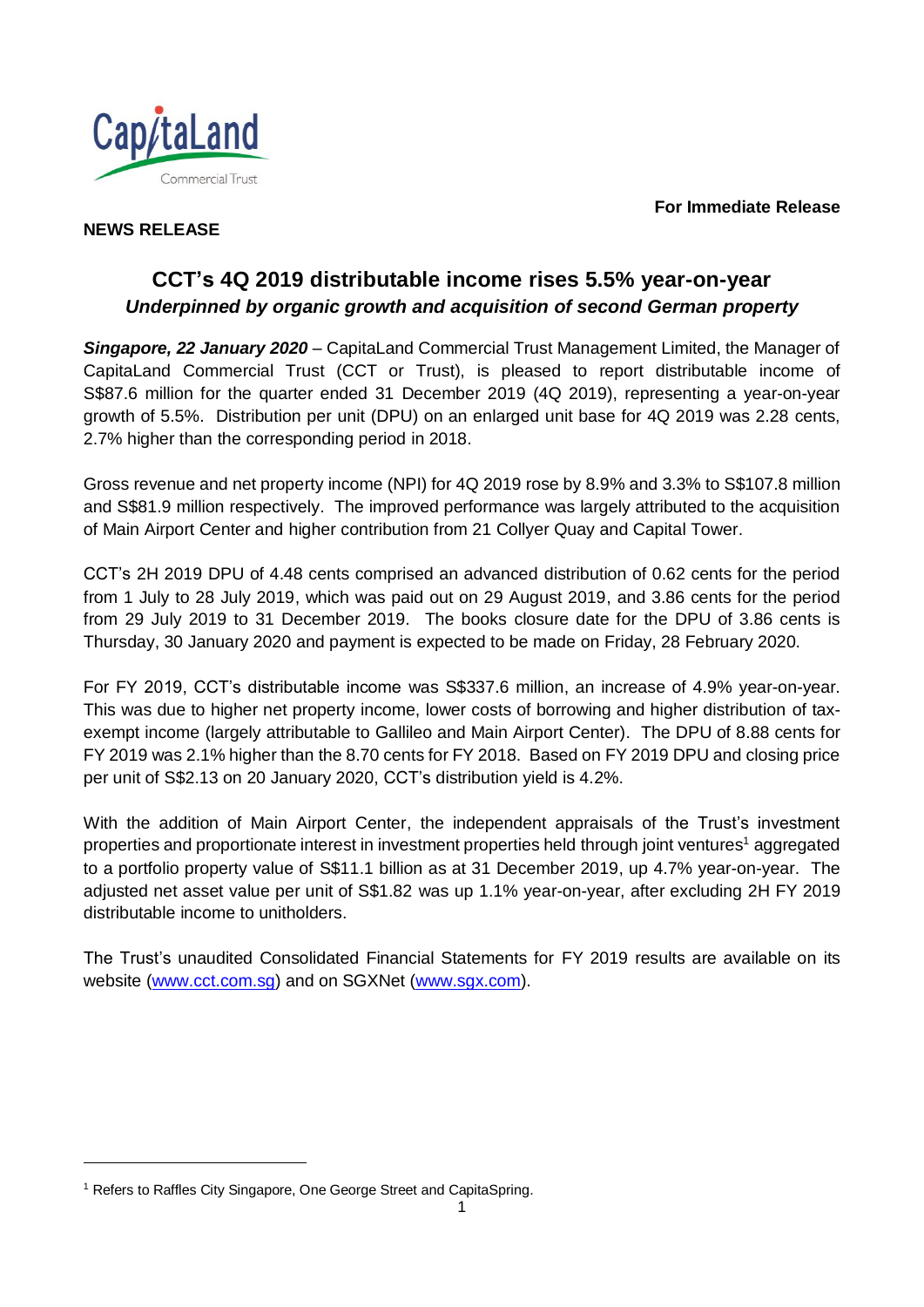|                                                          | 4Q 2019           | 4Q 2018 | Change<br>$(\%)$ | 2H 2019           | 2H 2018 | Change<br>$(\%)$ | FY 2019 | FY 2018 | Change<br>$(\%)$ |
|----------------------------------------------------------|-------------------|---------|------------------|-------------------|---------|------------------|---------|---------|------------------|
| <b>Gross</b><br>Revenue<br>(S\$'000)                     | 107,797           | 99,025  | 8.9              | 211,601           | 199,535 | 6.0              | 412,348 | 393,968 | 4.7              |
| <b>Net Property</b><br><b>Income</b><br>(S\$'000)        | 81,894            | 79,267  | 3.3              | 163,038           | 159,664 | 2.1              | 321,223 | 314,610 | 2.1              |
| <b>Distributable</b><br>Income <sup>2</sup><br>(S\$'000) | 87,635            | 83,057  | 5.5              | 172.464           | 165,742 | 4.1              | 337,622 | 321,731 | 4.9              |
| <b>DPU</b><br>(cents)                                    | 2.28 <sup>3</sup> | 2.22    | 2.7              | 4.48 <sup>4</sup> | 4.42    | 1.4              | 8.885   | 8.70    | 2.1              |

# **SUMMARY OF CCT GROUP RESULTS**

Mr Soo Kok Leng, Chairman of the Manager, said: "The Trust has sustained its growth momentum and delivered a strong set of results for FY 2019 based on proactive portfolio and capital management strategies. CCT delivered a total return of 18.8% in 2019 and 53.5% over a three-year period from 2017 to 2019. Deposited property value grew by 5.1% year-on-year to S\$11.8 billion in 2019, reflecting the Manager's focus on long-term value creation. The Trust also issued its first green bond in December 2019, reinforcing its commitment to sustainability."

Mr Kevin Chee, Chief Executive Officer of the Manager, said: "We are pleased to report a DPU of 8.88 cents for FY 2019, 2.1% higher than FY 2018. Through consistent engagement with and value add to our tenants, we maintained a high portfolio occupancy of 98.0% and achieved a healthy tenant retention rate of 82% as at 31 December 2019."

"In 2019, we deepened our presence in Frankfurt, Germany with the acquisition of our second property – Main Airport Center. Our overseas properties now make up 8% of the Trust's portfolio property value and provide income diversification. The Trust remains predominantly Singapore-focused, with assets in Singapore accounting for 92% of portfolio property value. We will continue to explore opportunities to enhance the long-term value for CCT."

# Active leasing and asset management

l

Tenant engagement is a primary focus and in 4Q 2019, CCT leased approximately 398,000 square feet (sq ft) through renewal and new leases. New leases made up 20% of the total leases with demand mainly from companies in the Financial Services; Energy, Commodities, Maritime and Logistics; and Manufacturing and Distribution sectors. In addition, one-third of the leases expiring in 2020 have been completed to date. Separately, CapitaSpring, an integrated development expected to be completed in 1H 2021, has increased its committed occupancy to 34.8% as at 31 December 2019.

<sup>&</sup>lt;sup>2</sup> Distributable income in 4Q 2019, 2H 2019 and FY 2019 includes tax-exempt income of S\$7.5 million, S\$11.4 million and S\$18.6 million respectively (4Q 2018, 2H 2018 and FY 2018: S\$3.9 million, S\$7.7 million and S\$8.5 million respectively).

<sup>3</sup> 4Q 2019 DPU of 2.28 cents was computed on 3,857.7 million CCT units, which included the issuance on 29 July 2019 of 105.0 million units in relation to the equity placement and the issuance on 26 September 2019 of 1.8 million units for the acquisition fees for Main Airport Center.

<sup>&</sup>lt;sup>4</sup> 2H 2019 DPU was 4.48 cents comprising 0.62 cents advanced distribution from 1 July 2019 to 28 July 2019 computed on 3,749.8 million units; and 3.86 cents from 29 July 2019 to 31 December 2019 computed on 3,857.7 million units.

<sup>5</sup> FY 2019 DPU of 8.88 cents comprises 4.40 cents for 1H 2019 and 4.48 cents for 2H 2019.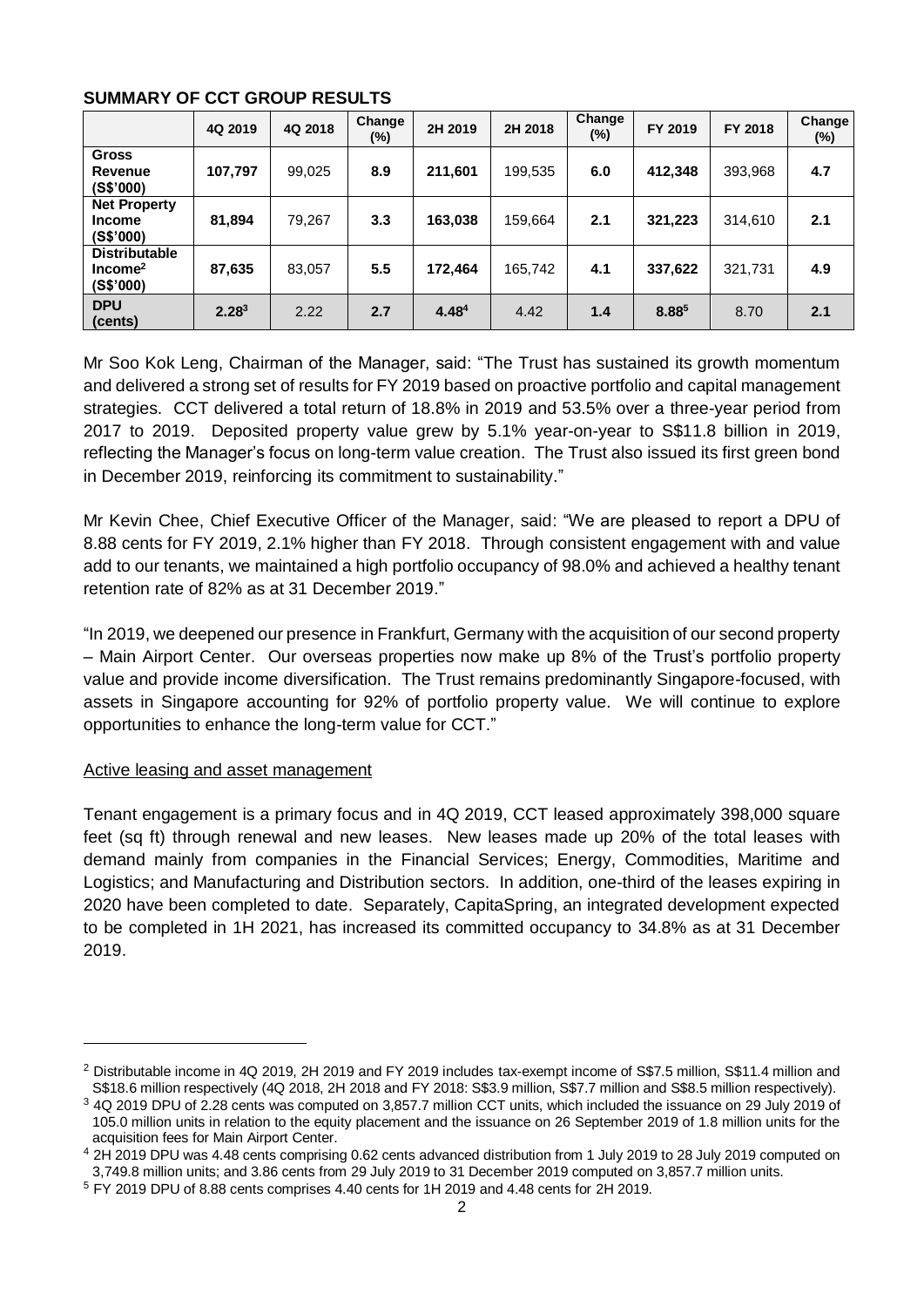Asset enhancement work for Six Battery Road commenced in 1Q 2020 and is expected to complete in 3Q 2021, during which time the main office tower will remain operational. Contribution from the upgraded space at Six Battery Road will resume progressively in 4Q 2020. 21 Collyer Quay is on track to start upgrading from 2Q 2020 and the new lease will commence in 2Q 2021.

# Prudent capital management

Aggregate leverage as at 31 December 2019 decreased slightly to 35.1% from 35.5% as at 30 September 2019, arising from higher deposited property value. As at end December 2019, CCT's average cost of debt was lower at 2.4% per annum. After refinancing CapitaGreen's bank borrowings in 4Q 2019, CCT's proportion of unencumbered assets increased to 91.0% of total assets, further enhancing the Trust's financial flexibility.

In December 2019, under a Sustainability Financing Framework, CCT issued its first green bond comprising JPY 10.0 billion of unsecured bonds due in November 2027, which were swapped into approximately S\$124.7 million at a fixed interest rate of 2.84% per annum.

# **Outlook**

Based on data from CBRE Research, Singapore's average monthly Grade A office market rent grew by 6.9% year-on-year to S\$11.55 per square foot as at 31 December 2019. Occupancy in Singapore's Core CBD office buildings as at end December was 95.8%, compared with 96.0% in end September 2019. Macroeconomic uncertainties will continue to weigh on office demand going forward. However, with limited new Grade A office supply completing in the immediate future, CBRE expects Grade A (Core CBD) rent to be stable.

Frankfurt's office market is expected to remain resilient, due to healthy demand, lower vacancy rates and ongoing pre-commitment for new supply.

# **About CapitaLand Commercial Trust [\(www.cct.com.sg\)](file:///D:/Users/homeipeng/AppData/Local/Microsoft/Windows/Temporary%20Internet%20Files/Content.Outlook/P5NL80E6/www.cct.com.sg)**

CapitaLand Commercial Trust (CCT) is Singapore's first listed commercial real estate investment trust (REIT) with a market capitalisation of approximately S\$7.7 billion as at 31 December 2019. Listed on Singapore Exchange Securities Trading Limited (SGX-ST) since May 2004, CCT aims to own and invest in real estate and real estate-related assets which are income-producing and predominantly used for commercial purposes. CCT's deposited property is approximately S\$11.8 billion as at 31 December 2019 comprising a portfolio of eight prime commercial properties in Singapore and two properties in Frankfurt, Germany. The properties in Singapore are Capital Tower, CapitaGreen, Asia Square Tower 2, Six Battery Road, Raffles City (60.0% interest through RCS Trust), One George Street (50.0% interest through OGS LLP), 21 Collyer Quay (HSBC Building) and CapitaSpring (45.0% interest through Glory Office Trust and Glory SR Trust), an upcoming 51-storey integrated development in Raffles Place. The properties in Germany are Gallileo (94.9% interest), in the Banking District of Frankfurt, and Main Airport Center (94.9% interest) near Frankfurt Airport.

CCT is included in several indices. These include the Morgan Stanley Capital International, Inc (MSCI) Index, MSCI World ESG Leaders Index, FTSE4Good Index Series (FTSE4Good), the FTSE EPRA Nareit Global Real Estate Index Series, the iEdge SGX Sustainability Index and FTSE Straits Times Index.

CCT is managed by CapitaLand Commercial Trust Management Limited, which is a wholly owned subsidiary of Singapore-listed CapitaLand Limited, one of Asia's largest diversified real estate groups.